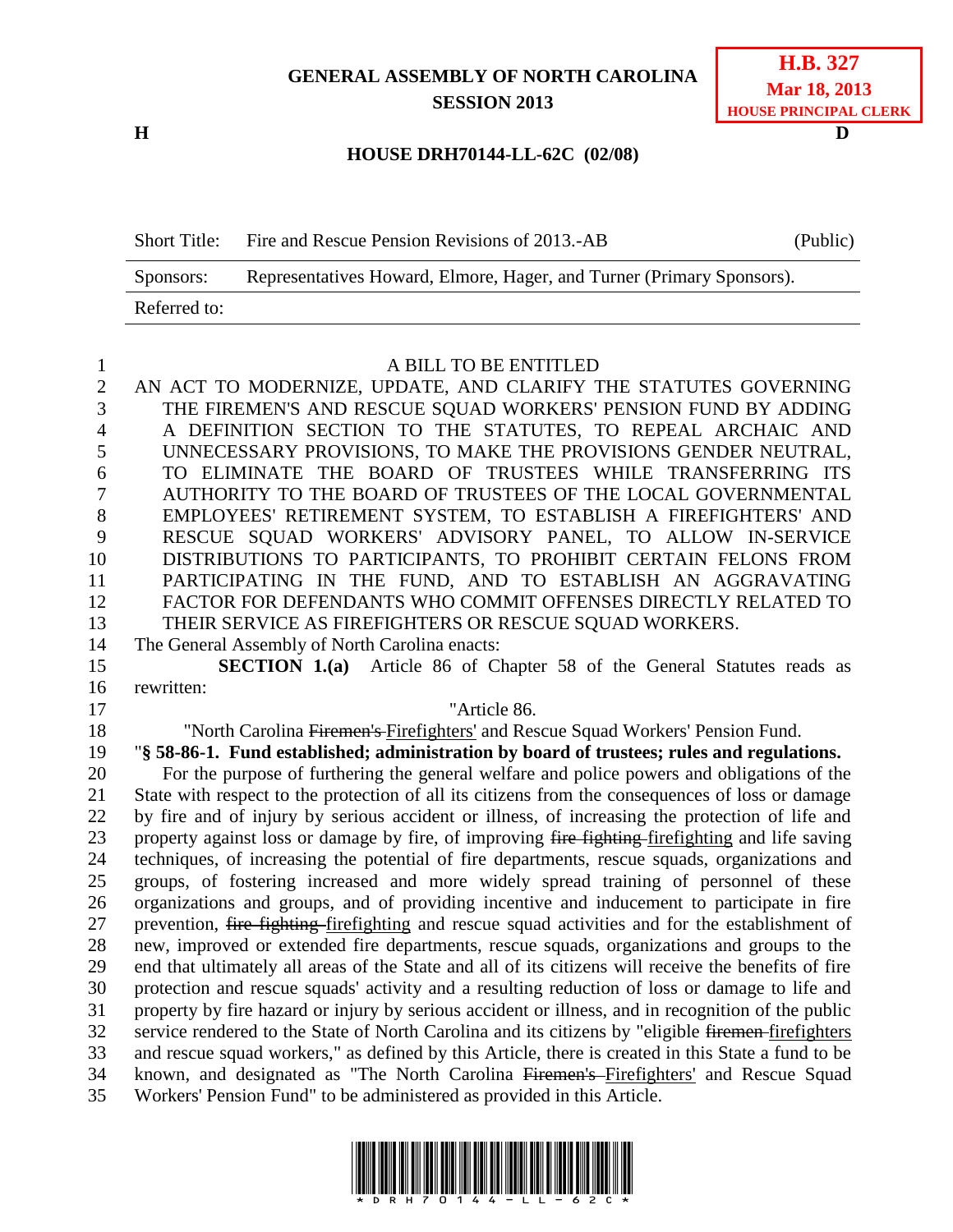|                  |                          | <b>General Assembly of North Carolina</b><br><b>Session 2013</b>                                                                                          |
|------------------|--------------------------|-----------------------------------------------------------------------------------------------------------------------------------------------------------|
| $\mathbf{1}$     |                          | The North Carolina Firemen's Firefighters' and Rescue Squad Workers' Pension Fund is                                                                      |
| $\mathbf{2}$     |                          | established to provide pension allowances and other benefits for eligible firemen-firefighters                                                            |
| $\mathfrak{Z}$   |                          | and rescue squad workers in the State who elect to become members of the fund. The board of                                                               |
| $\overline{4}$   |                          | trustees created by this Article shall have authority to administer the fund and shall make                                                               |
| 5                |                          | necessary rules and regulations to carry out the provisions of this Article.                                                                              |
| 6                | "§ 58-86-2. Definitions. |                                                                                                                                                           |
| $\boldsymbol{7}$ |                          | The following words and phrases as used in this Article, unless a different meaning is                                                                    |
| $8\,$            |                          | plainly required by the context, shall have the following meanings:                                                                                       |
| 9                | (1)                      | "Board" means the Board of Trustees of the Local Governmental Employees'                                                                                  |
| 10               |                          | Retirement System.                                                                                                                                        |
| 11               | (2)                      | "Chair" means the chair of the Board of Trustees of the Local Governmental                                                                                |
| 12               |                          | <b>Employees' Retirement System.</b>                                                                                                                      |
| 13               | (3)                      | "Director" means the Director of the Retirement Systems Division of the                                                                                   |
| 14               |                          | North Carolina Department of State Treasurer. The Director shall promptly                                                                                 |
| 15               |                          | transmit to the State Treasurer all moneys collected on behalf of members,                                                                                |
| 16               |                          | which moneys shall be deposited by the State Treasurer into the fund.                                                                                     |
| 17               | $\underline{(4)}$        | "Eligible fire department" means a bona fide fire department which is                                                                                     |
| 18               |                          | certified to the Commissioner of Insurance by the governing body thereof,                                                                                 |
| 19               |                          | and determined as classified as not less than class "9S," and said fire                                                                                   |
| 20               |                          | department holds training sessions not less than four hours monthly.                                                                                      |
| 21               | (5)                      | "Eligible firefighter" means all persons 18 years of age or older who are                                                                                 |
| 22               |                          | firefighters of the State of North Carolina or any political subdivision                                                                                  |
| 23               |                          | thereof, including those performing such functions in the protection of life                                                                              |
| 24               |                          | and property through firefighting within a county or city governmental unit.                                                                              |
| 25               |                          | "Eligible firefighter" shall also mean an employee of a county whose sole                                                                                 |
| 26               |                          | duty is to act as fire marshal, deputy fire marshal, assistant fire marshal, or                                                                           |
| 27               |                          | firefighter of the county. "Eligible firefighter" shall also mean those persons                                                                           |
| 28               |                          | meeting the other qualifications of this Article, not exceeding 25 volunteer                                                                              |
| 29               |                          | fire fighters plus one additional volunteer fire fighter per 100 population in                                                                            |
| 30               |                          | the area served by their respective departments.                                                                                                          |
| 31               | (6)                      | "Eligible rescue or emergency medical services squad" means organized                                                                                     |
| 32               |                          | rescue squad units eligible for membership in the North Carolina                                                                                          |
| 33               |                          | <b>Association of Rescue and Emergency Medical Services, Inc.</b>                                                                                         |
| 34               | $\Omega$                 | "Eligible rescue squad worker" means all persons 18 years of age or older                                                                                 |
| 35               |                          | who are members of a rescue or emergency medical services squad that is                                                                                   |
| 36               |                          | eligible for membership in the North Carolina Association of Rescue and                                                                                   |
| 37<br>38         |                          | <u>Emergency Medical Services, Inc. "Eligible rescue squad worker" shall also</u><br>mean those persons meeting the other qualifications of this Article. |
| 39               |                          | "Fully credited service" means a period of time for which the Board has                                                                                   |
| 40               | (8)                      | received certification that a member has met all eligibility requirements for                                                                             |
| 41               |                          | participation in the Pension Fund and for which the Board has received                                                                                    |
| 42               |                          | timely monthly payments under G.S. 58-86-35 or G.S. 58-86-40. In lieu of                                                                                  |
| 43               |                          | monthly payments under G.S. 58-86-35 or G.S. 58-86-40, a member may                                                                                       |
| 44               |                          | purchase fully credited service for any period of service as set forth in                                                                                 |
| 45               |                          | G.S. $58-86-45$ .                                                                                                                                         |
| 46               | (9)                      | "Inactive member" means a member of the fund who is not on a leave of                                                                                     |
| 47               |                          | absence under G.S. 58-86-95 and who is not making timely monthly                                                                                          |
| 48               |                          | payments under G.S. 58-86-35 or G.S. 58-86-40.                                                                                                            |
| 49               | (10)                     | "Member" means an eligible firefighter or eligible rescue squad worker who                                                                                |
| 50               |                          | has elected to participate in the North Carolina Firefighters' and Rescue                                                                                 |
| 51               |                          | Squad Workers' Pension Fund.                                                                                                                              |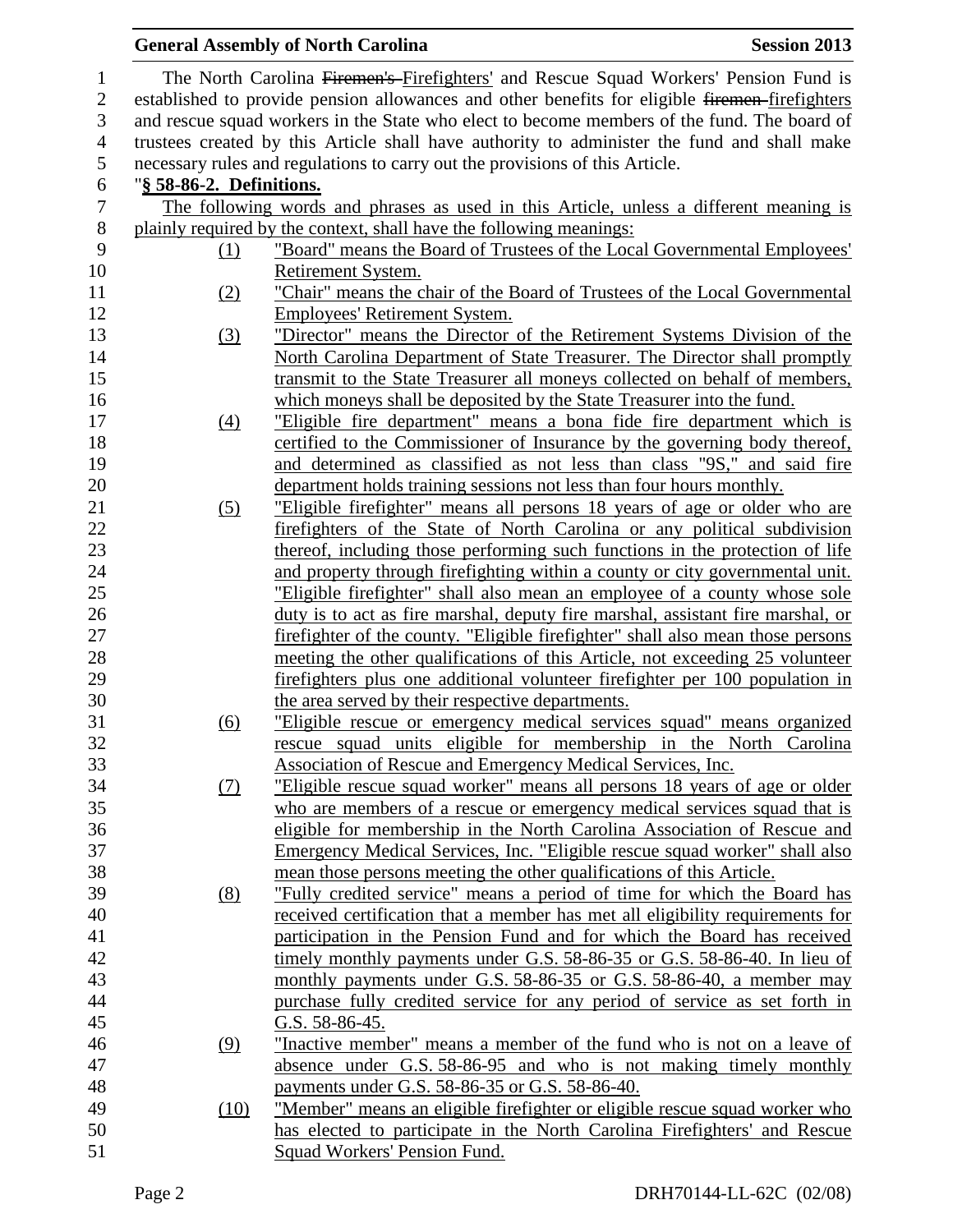|                   | <b>General Assembly of North Carolina</b>                                                         | <b>Session 2013</b> |
|-------------------|---------------------------------------------------------------------------------------------------|---------------------|
| (11)              | <u>"Pension Fund" means the North Carolina Firefighters' and Rescue Squad</u>                     |                     |
|                   | Workers' Pension Fund.                                                                            |                     |
| (12)              | "Training sessions" for eligible rescue squad workers means sessions in                           |                     |
|                   | which attendance will result in the preparation of, or knowledge gained by,                       |                     |
|                   | the member in the area of rescue, Emergency Medical Services, injury                              |                     |
|                   | prevention, or protection of life and property. Such drill or training sessions                   |                     |
|                   | held by the eligible rescue squad unit to meet the requirements of this Article                   |                     |
|                   | shall be held for the purpose of providing a learning or preparation                              |                     |
|                   | experience for the members.                                                                       |                     |
| (13)              | "Training sessions" for eligible firefighters means sessions in which                             |                     |
|                   | attendance will result in the preparation of, or knowledge gained by, the                         |                     |
|                   | member in the area of fire prevention, fire suppression, or protection of life                    |                     |
|                   | and property. Such drill or training sessions held by the eligible fire                           |                     |
|                   | department to meet the requirements of this Article shall be held for the                         |                     |
|                   | purpose of providing a learning or preparation experience for the members.                        |                     |
|                   | "§ 58-86-5. Creation and membership of board of trustees; compensation.                           |                     |
|                   | There is created a board to be known as the "Board of Trustees of the North Carolina"             |                     |
|                   | Firemen's and Rescue Squad Workers' Pension Fund", hereinafter known as "the board".              |                     |
|                   | The board shall consist of six members:                                                           |                     |
| $\leftrightarrow$ | The State Treasurer, who shall act as chairman.                                                   |                     |
| (2)               | The State Insurance Commissioner.                                                                 |                     |
| $\left(3\right)$  | Repealed by Session Laws 1993, c. 9.                                                              |                     |
| (4)               | Four members to be appointed by the Governor; one a paid fireman, one a                           |                     |
|                   | volunteer fireman, one volunteer rescue squad worker, and one representing                        |                     |
|                   | the public at large, for terms of four years each. These members may                              |                     |
|                   | succeed themselves.                                                                               |                     |
|                   | The members presently serving on the "Board of Trustees of the Firemen's Pension Fund"            |                     |
|                   | shall continue to serve until the expiration of their terms. No member of the board shall receive |                     |
|                   | any salary, compensation or expenses other than that provided in G.S. 138-6 for each day's        |                     |
|                   | attendance at duly and regularly called and held meetings of the board of trustees.               |                     |
|                   | "§ 58-86-6. Firefighters' and Rescue Squad Workers' Pension Fund Advisory Panel.                  |                     |
|                   | There is created an advisory panel to be known as the Firefighters' and Rescue Squad              |                     |
|                   | Workers' Pension Fund Advisory Panel, hereinafter referred to as "the advisory panel."            |                     |
|                   | The advisory panel shall consist of seven persons:                                                |                     |
| <u>(1)</u>        | The Director of the Retirement Systems Division of the North Carolina                             |                     |
|                   | Department of State Treasurer or his or her designee, who shall act as chair.                     |                     |
| (2)               | A designee of the State Insurance Commissioner.                                                   |                     |
| (3)               | Five members to be appointed by the Board of Trustees of the Local                                |                     |
|                   | Governmental Employees Retirement System: one paid firefighter, one                               |                     |
|                   | volunteer firefighter, one paid rescue squad worker, one volunteer rescue                         |                     |
|                   | squad worker, and one representing the public at large, for terms of four                         |                     |
|                   | years each. One member of the advisory panel appointed by the Board of                            |                     |
|                   | Trustees of the Local Governmental Employees Retirement System must be                            |                     |
|                   | a member of that Board. Members of the advisory panel may succeed                                 |                     |
|                   | themselves if reappointed by the Board of Trustees of the Local                                   |                     |
|                   | Governmental Employees Retirement System.                                                         |                     |
|                   | The persons serving on the Board of Trustees of the Firefighters' and Rescue Squad                |                     |
|                   | Workers' Pension Fund on June 30, 2013, may serve as members of the advisory panel until the      |                     |
|                   | expiration of their current terms. No member of the advisory panel shall receive any salary,      |                     |
|                   | compensation, or expenses other than that provided in G.S. 138-6 for each day's attendance at     |                     |
|                   | duly and regularly called and held meetings of the advisory panel.                                |                     |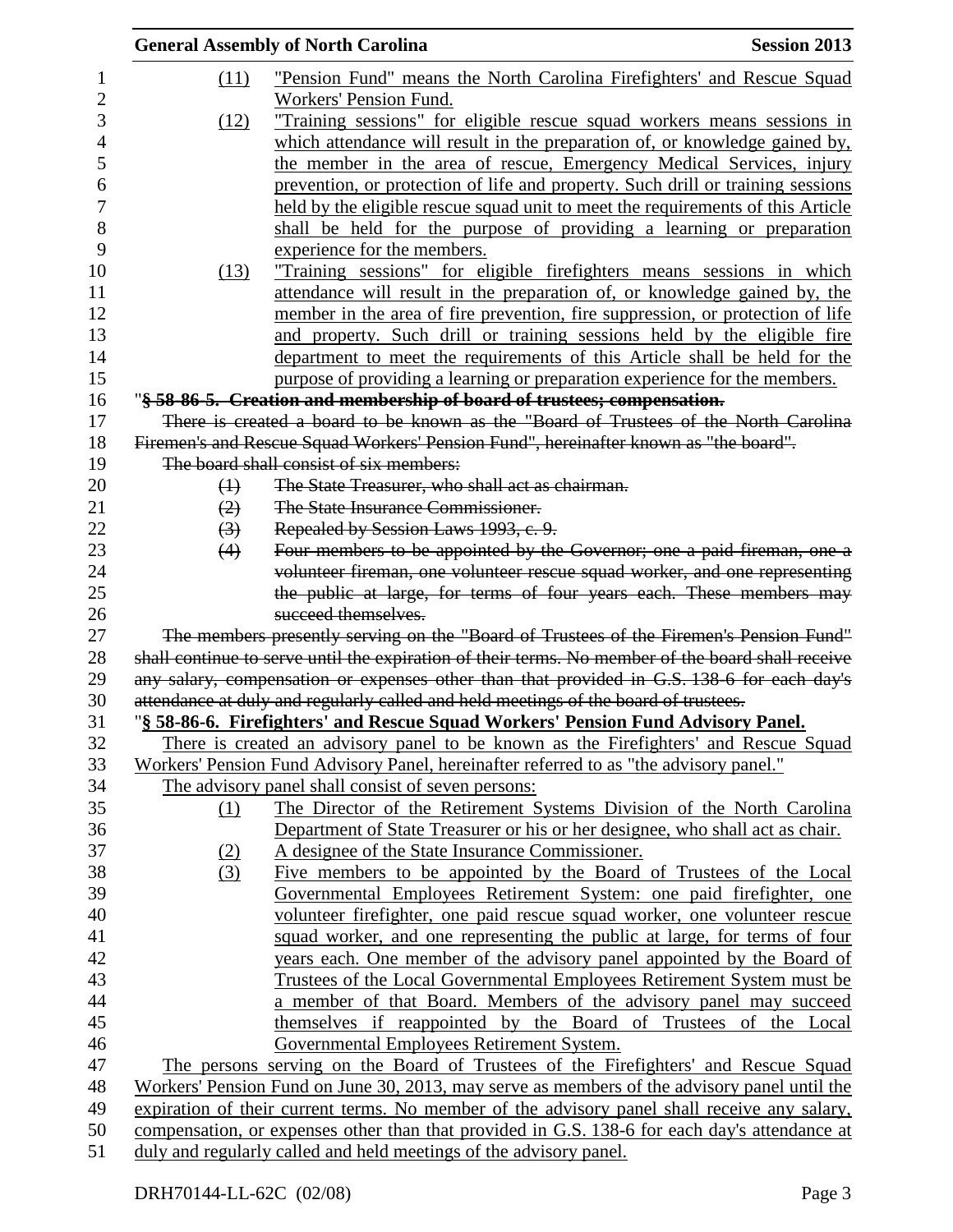| <b>General Assembly of North Carolina</b><br><b>Session 2013</b>                                    |
|-----------------------------------------------------------------------------------------------------|
| "§ 58-86-10. Powers and duties of the board.                                                        |
| The Board of Trustees of the North Carolina Local Governmental Employees' Retirement                |
| System shall administer the Pension Fund. The board shall request appropriations out of the         |
| general fund for administrative expenses and to provide for the financing of this pension fund,     |
| employ necessary clerical assistance, determine all applications for pensions, provide for the      |
| payment of pensions, make all necessary rules and regulations not inconsistent with law for the     |
| government-governance of this fund, prescribe rules and regulations of eligibility of persons to    |
| receive pensions, expend funds in accordance with the provisions of this Article, and generally     |
| exercise all other powers necessary for the administration of the fund created by this Article.     |
| "§ 58-86-11. Powers and duties of the advisory panel.                                               |
| The advisory panel shall meet at least once annually upon call of the chair. The advisory           |
| panel shall have no administrative authority, but shall prepare an annual report to the Board of    |
| Trustees of the North Carolina Local Governmental Employees' Retirement System regarding            |
|                                                                                                     |
| the status and needs of the North Carolina Firefighters' and Rescue Squad Workers' Pension<br>Fund. |
| "§ 58-86-15. Director.                                                                              |
| There is created an office to be known as Director of the North Carolina Firemen's and              |
| Rescue Squad Workers' Pension Fund. He shall be named by the board and shall serve at its           |
| pleasure. The director shall be subject to the provisions of the State Personnel Act. The director  |
| shall promptly transmit to the State Treasurer all moneys collected by him, which moneys shall      |
| be deposited by the State Treasurer into the fund.                                                  |
| "§ 58-86-20. State Treasurer to be custodian of fund; appropriations; contributions to              |
| fund; expenditures.                                                                                 |
| The State Treasurer shall be the custodian of the North Carolina Firemen's Firefighters' and        |
| Rescue Squad Workers' Pension Fund and shall invest its assets in accordance with the               |
| provisions of G.S. 147-69.2 and G.S. 147-69.3. The appropriations made by the General               |
| Assembly out of the general fund to provide money for administrative expenses shall be              |
| handled in the same manner as any other general fund appropriation. One-fourth of the               |
| appropriation made out of the general fund to provide for the financing of the pension fund         |
| shall be transferred quarterly to a special fund to be known as the North Carolina Firemen's        |
| Firefighters' and Rescue Squad Workers' Pension Fund. There shall be set up in the State            |
| Treasurer's office a special fund to be known as the North Carolina Firemen's Firefighters' and     |
|                                                                                                     |
| Rescue Squad Workers' Pension Fund, and all contributions made by the members of this               |
| pension fund shall be deposited in the special fund. All expenditures for refunds, investments or   |
| benefits shall be in the same manner as expenditures of other special funds.                        |
| "§ 58-86-25. "Eligible firemen" defined; determination-Determination and certification              |
| of volunteers meeting qualifications. eligible firefighters.                                        |
| "Eligible firemen" shall mean all firemen of the State of North Carolina or any political           |
| subdivision thereof, including those performing such functions in the protection of life and        |
| property through fire fighting within a county or city governmental unit and so certified to the    |
| Commissioner of Insurance by the governing body thereof, and who belong to a bona fide fire         |
| department which, as determined by the Commissioner, is classified as not less than class "9"       |
| or class "A" and "AA" departments in accordance with rating methods, schedules,                     |
| classifications, underwriting rules, bylaws or regulations effective or applied with respect to the |
| establishment of rates or premiums used or charged pursuant to Article 36 or 40 of this Chapter     |
| or by such other reasonable methods as the Commissioner may determine, and which operates           |
| fire apparatus and equipment of the value of five thousand dollars (\$5,000) or more, and said      |
| fire department holds drills and meetings not less than four hours monthly and said firemen         |
| attend at least 36 hours of all drills and meetings in each calendar year. "Eligible firemen" shall |
| also mean an employee of a county whose sole duty is to act as fire marshal, deputy fire            |
| marshal, assistant fire marshal, or firefighter of the county, provided the board of county         |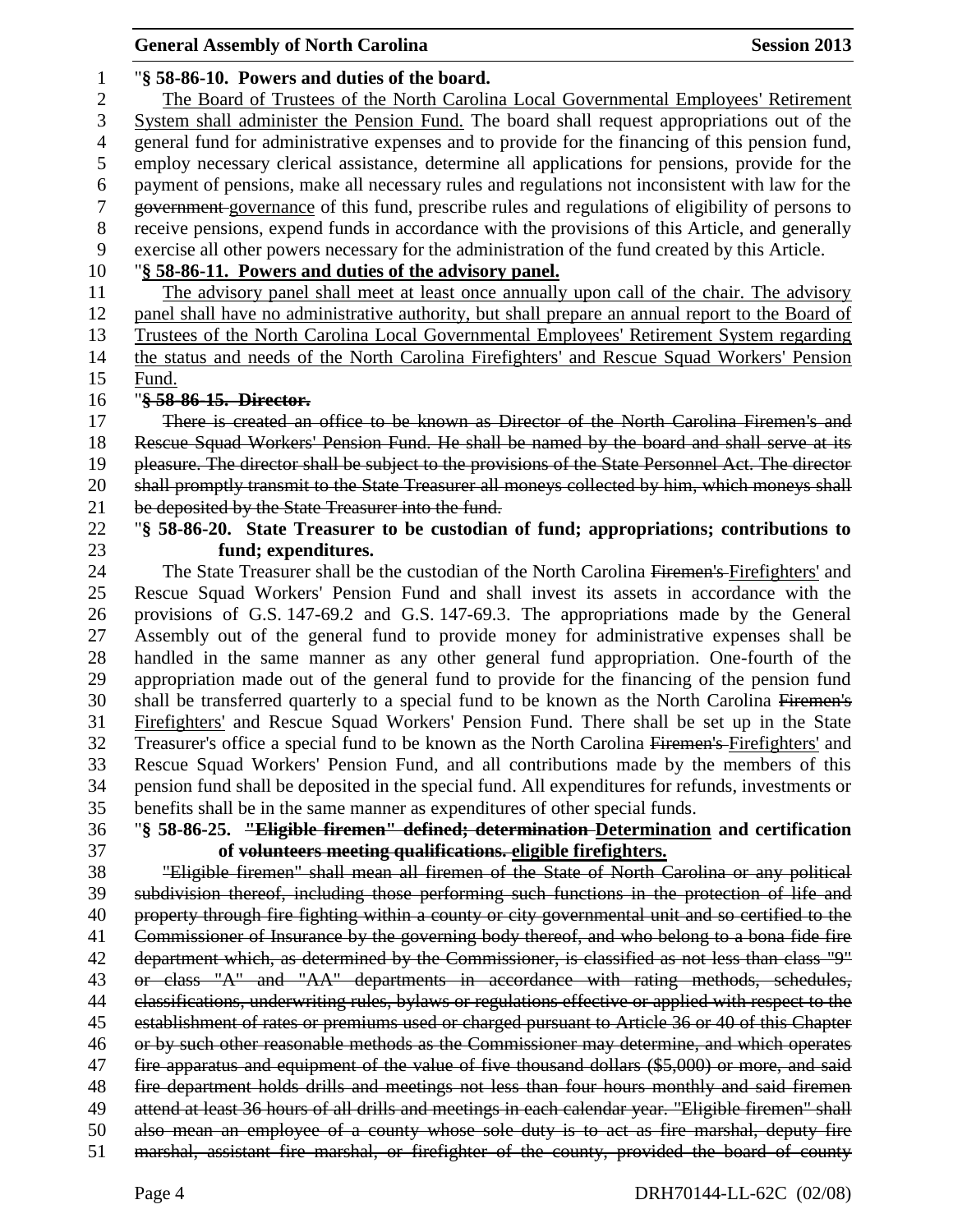## **General Assembly of North Carolina Session 2013**

 commissioners of that county certifies the employee's attendance at no less than 36 hours of all drills and meetings in each calendar year. "Eligible firemen" shall also mean those persons meeting the other qualifications of this section, not exceeding 25 volunteer firemen plus one additional volunteer fireman per 100 population in the area served by their respective departments. Eligible firefighters must attend 36 hours of training sessions in each calendar year. Each eligible fire department shall annually determine and report the names of those firemen firefighters meeting the eligibility qualifications of this section Article to its respective governing body, which upon determination of the validity and accuracy of the qualification shall promptly certify the list to the North Carolina State Firemen's Association. The Firemen's Association shall provide a list of those persons meeting the eligibility requirements of this section Article to the State Treasurer by January 31 of each year. For the purposes of the preceding sentence, the governing body of a fire department operated: by a county is the county board of commissioners; by a city is the city council; by a sanitary district is the sanitary district board; by a corporation, whether profit or nonprofit, is the corporation's board of directors; and by any other entity is that group designated by the board. An "eligible firefighter" may not also qualify as an "eligible rescue squad worker" in order to receive double benefits available under this Article.

 "**§ 58-86-30. "Eligible rescue squad worker" defined; determination Determination and certification of eligibility. "eligible rescue squad worker."**

 "Eligible rescue squad worker" means a person who is a member of a rescue or emergency medical services squad that is eligible for membership in the North Carolina Association of Rescue and Emergency Medical Services, Inc., and who has attended a minimum of Eligible rescue squad workers must attend at least 36 hours of training and meetings in the last sessions in each calendar year. Each rescue or emergency medical services squad eligible for membership in the North Carolina Association of Rescue and Emergency Medical Services, Inc., must file a roster certified by the secretary of the association of those rescue or emergency medical services squad workers meeting the requirements of this section with the State Treasurer by January 31 of each calendar year.

 "Eligible rescue squad worker" does not mean "eligible fireman" as defined by G.S. 58-86-25, nor may an An "eligible rescue squad worker" may not qualify also as an "eligible fireman" firefighter" in order to receive double benefits available under this Article.

 "**§ 58-86-35. Firemen's Firefighters' application for membership in fund; monthly payments by members; payments credited to separate accounts of members; termination of membership.**

 Those firemen firefighters who are eligible pursuant to G.S. 58-86-25 may make 36 application for membership to the board. apply to the board for membership. Each fireman firefighter upon becoming a member of the fund shall pay the director of the fund the sum of 38 ten dollars (\$10.00) per month; each payment shall be made no later than <del>90 days after March</del> 31 subsequent to the end of the calendar year in which the month occurred. The Pension Fund shall not award fully credited service based on payments received later than March 31 subsequent to the end of the calendar year in which the month occurred, unless the payment is applied as provided in G.S. 58-86-45(a1). The monthly payments shall be credited to the separate account of the member and shall be kept by the custodian so it is available for payment on withdrawal from membership or retirement.

45 A member may elect to terminate membership in the fund at anytime any time and request the refund of payments previously made to the fund. However, a member's delinquency in making the monthly payments required by this section does not result in the termination of membership without such an election by the member.

# "**§ 58-86-40. Rescue squad worker's application for membership in funds; monthly payments by members; payments credited to separate accounts of members; termination of membership.**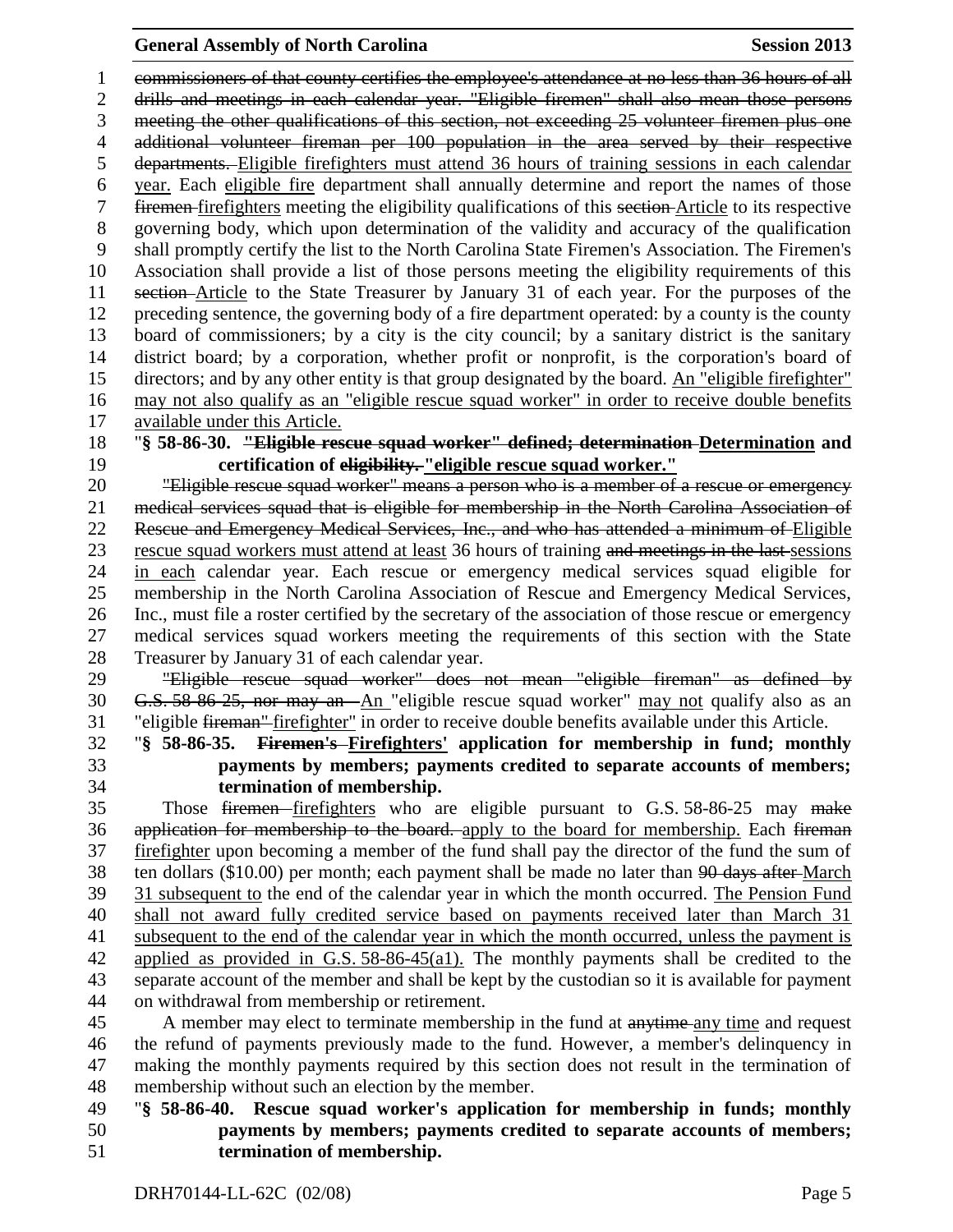# **General Assembly of North Carolina Session 2013**

 Those rescue squad workers eligible pursuant to G.S. 58-86-30 may apply to the board for membership. Each eligible rescue squad worker upon becoming a member shall pay the director of the fund the sum of ten dollars (\$10.00) per month; each payment shall be made no 4 later than 90 days after March 31 subsequent to the end of the calendar year in which the month occurred. The Pension Fund shall not award fully credited service based on payments received later than March 31 subsequent to the end of the calendar year in which the month occurred, unless the payment is applied as provided in G.S. 58-86-45(a1). The monthly payments shall be credited to the separate account of the member and shall be kept by the custodian so it is available for payment on withdrawal from membership or retirement.

10 A member may elect to terminate membership in the fund at anytime any time and request the refund of payments previously made to the fund. However, a member's delinquency in making the monthly payments required by this section does not result in the termination of membership without such an election by the member.

"**§ 58-86-45. Additional retroactive membership.**

 (a) Any fireman or rescue squad worker who is now eligible and is a member of a fire department or rescue squad chartered by the State of North Carolina and who has not previously elected to become a member may make application through the board of trustees for membership in the fund on or before March 31, 2001. The person shall make a lump sum payment of ten dollars (\$10.00) per month retroactively to the time he first became eligible to become a member, plus interest at an annual rate of eight percent (8%), for each year of his retroactive payments. Upon making the lump sum payment, the person shall be given credit for 22 all prior service in the same manner as if he had made application for membership at the time 23 he first became eligible. Any member who made application for membership subsequent to the time he was first eligible and did not receive credit for prior service may receive credit for this prior service upon lump sum payment of ten dollars (\$10.00) per month retroactively to the time he first became eligible, plus interest at an annual rate of eight percent (8%), for each year of his retroactive payments. Upon making this lump sum payment, the date of membership shall be the same as if he had made application for membership at the time he was first eligible. Any fireman or rescue squad worker who has applied for prior service under this subsection shall have until June 30, 2001, to pay for this prior service and, if this payment is not made by June 30, 2001, he shall not receive credit for this service, except as provided in subsection (a1) of this section.

33 (a1) Effective July 1, 1993, any fireman Any firefighter or rescue squad worker who is a current or former member of a fire department or rescue squad chartered by the State of North Carolina may purchase credit for any periods of service to any chartered fire department or rescue squad not otherwise creditable by making a lump sum payment to the Annuity Savings Fund equal to the full liability of the service credits calculated on the basis of the assumptions used for purposes of the actuarial valuation of the system's liabilities, which payment shall take into account the retirement allowance arising on account of the additional service credit commencing at the earliest age at which the member could retire on a retirement allowance, as determined by the board of trustees upon the advice of the consulting actuary, plus an administrative fee to be set by the board of trustees. This provision for the payment of a lump sum for service "not otherwise creditable" shall apply, inter alia, to all purchases of service credits for months as to which timely payments were not previously made pursuant to G.S. 58-86-35 or G.S. 58-86-40, whichever is applicable.

 (b) An eligible fireman firefighter or rescue squad worker who is not yet 35 years old may apply to the board of trustees for membership in the fund at any time. Upon becoming a member, the worker may make a lump sum payment of ten dollars (\$10.00) per month retroactively to the time the worker first became eligible to become a member, plus interest at an annual rate to be set by the board upon advice from actuary for each year of retroactive payments. Upon making this lump sum payment, the worker shall be given credit for all prior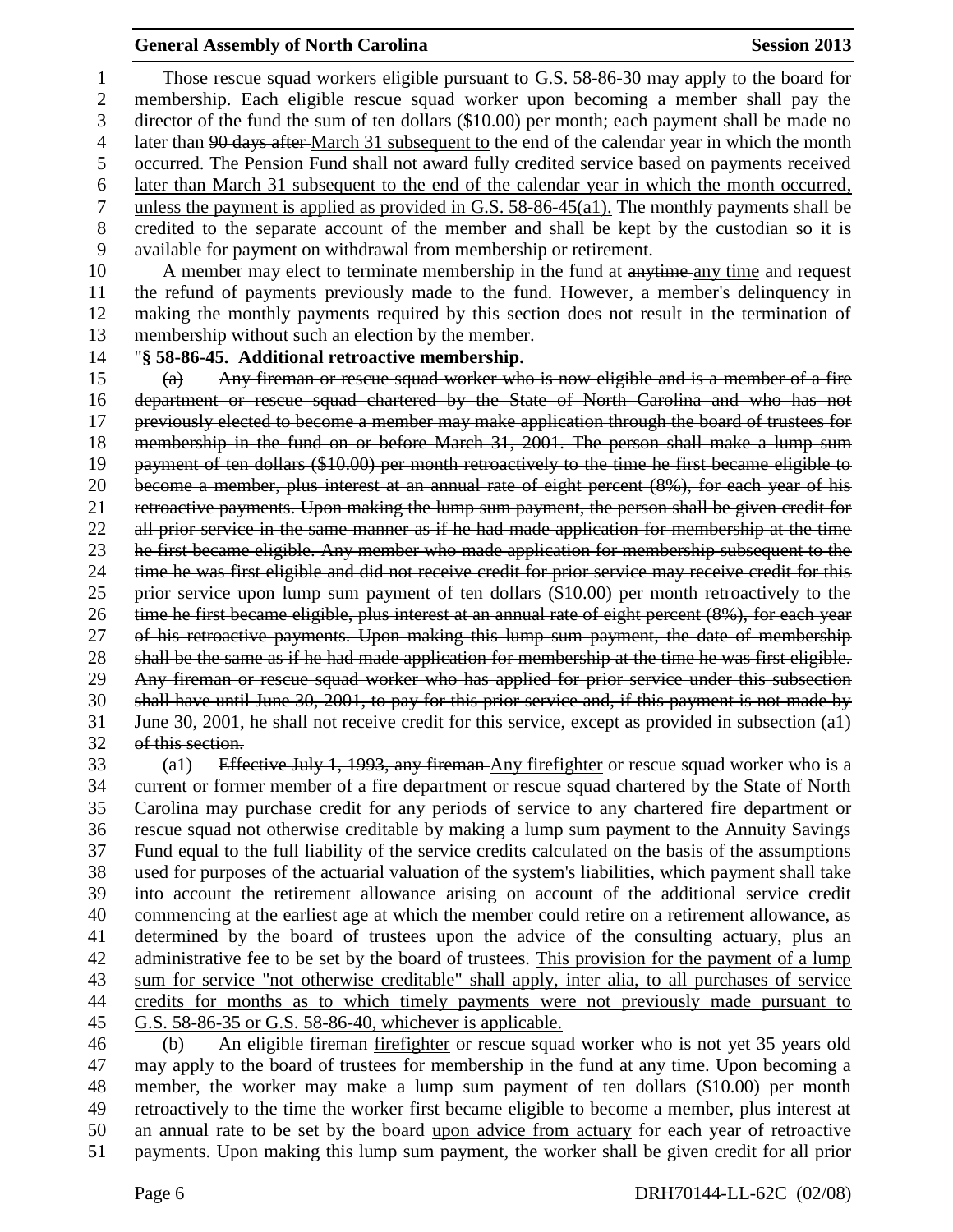service in the same manner as if the worker had applied for membership upon first becoming eligible.

 A member who is not yet 35 years old may receive credit for the prior service upon making a lump sum payment of ten dollars (\$10.00) for each month since the worker first became eligible, plus interest at an annual rate to be set by the board for each year of retroactive payments. Upon making this lump sum payment, the date of membership shall be the same as if the worker had applied for membership upon first becoming eligible.

"**§ 58-86-55. Monthly pensions upon retirement.**

 Any member who has served 20 years as an "eligible fireman" firefighter" or "eligible rescue squad worker" in the State of North Carolina, as provided in G.S. 58-86-25 and G.S. 58-86-30, and who has attained the age of 55 years is entitled to be paid a monthly pension from this fund. The monthly pension shall be in the amount of one hundred seventy dollars (\$170.00) per month. Any retired fireman firefighter receiving a pension shall, effective July 1, 2008, receive a pension of one hundred seventy dollars (\$170.00) per month.

 Members shall pay ten dollars (\$10.00) per month as required by G.S. 58-86-35 and G.S. 58-86-40 for a period of no longer than 20 years. No "eligible rescue squad member" shall 17 receive a pension prior to July 1, 1983. No member shall be entitled to a pension hereunder until the member's official duties as a fireman or rescue squad worker for which the member is paid compensation shall have been terminated and the member shall have retired as such according to standards or rules fixed by the board of trustees.

 A member who is totally and permanently disabled while in the discharge of the member's official duties as a result of bodily injuries sustained or as a result of extreme exercise or extreme activity experienced in the course and scope of those official duties and who leaves the fire or rescue squad service because of this disability shall be entitled to be paid from the fund a monthly benefit in an amount of one hundred seventy dollars (\$170.00) per month beginning the first month after the member's fifty-fifth birthday. All applications for disability are subject to the approval of the board who may appoint physicians to examine and evaluate the disabled member prior to approval of the application, and annually thereafter. Any disabled member shall not be required to make the monthly payment of ten dollars (\$10.00) as required by G.S. 58-86-35 and G.S. 58-86-40.

 A member who is totally and permanently disabled for any cause, other than line of duty, who leaves the fire or rescue squad service because of this disability and who has at least 10 years of service with the pension fund, may be permitted to continue making a monthly contribution of ten dollars (\$10.00) to the fund until the member has made contributions for a total of 240 months. The member shall upon attaining the age of 55 years be entitled to receive a pension as provided by this section. All applications for disability are subject to the approval of the board who may appoint physicians to examine and evaluate the disabled member prior to approval of the application and annually thereafter.

 A member who, because his the member's residence is annexed by a city under Part 2 or Part 3 of Article 4A of Chapter 160A of the General Statutes, or whose department is closed because of an annexation by a city under Part 2 or Part 3 of Article 4A of Chapter 160A of the General Statutes, or whose volunteer department is taken over by a city or county, and because 43 of such annexation or takeover is unable to perform as a <del>fireman</del>-firefighter or rescue squad worker of any status, and if the member has at least 10 years of service with the pension fund, may be permitted to continue making a monthly contribution of ten dollars (\$10.00) to the fund until the member has made contributions for a total of 240 months. The member upon attaining the age of 55 years and completion of such contributions shall be entitled to receive a pension as provided by this section. Any application to make monthly contributions under this section shall be subject to a finding of eligibility by the Board of Trustees upon application of the member.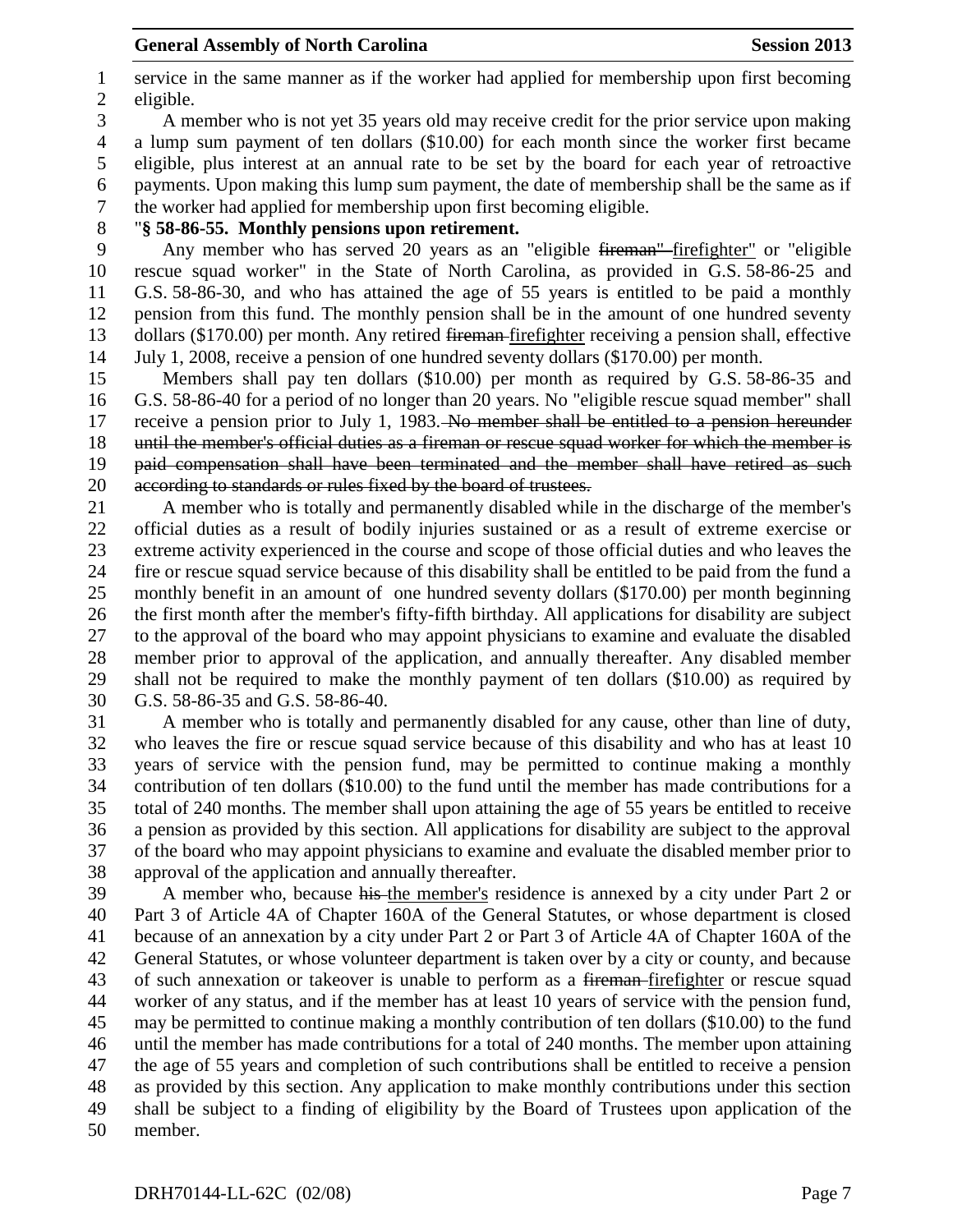|                  |     | <b>General Assembly of North Carolina</b><br><b>Session 2013</b>                               |  |
|------------------|-----|------------------------------------------------------------------------------------------------|--|
| $\mathbf{1}$     |     | The pensions provided shall be in addition to all other pensions or benefits under any other   |  |
| $\boldsymbol{2}$ |     | statutes of the State of North Carolina or the United States, notwithstanding any exclusionary |  |
| $\mathfrak{Z}$   |     | provisions of other pensions or retirement systems provided by law.                            |  |
| $\overline{4}$   |     | "§ 58-86-60. Payments in lump sums.                                                            |  |
| 5                |     | The board shall direct payment in lump sums from the fund in the following cases:              |  |
| 6                | (1) | To any fireman-firefighter or rescue squad worker upon the attaining of the                    |  |
| $\boldsymbol{7}$ |     | age of 55 years, who, for any reason, is not qualified to receive the monthly                  |  |
| $\,8\,$          |     | retirement pension and who was enrolled as a member of the fund, an                            |  |
| 9                |     | amount equal to the amount paid into the fund by him. This provision shall                     |  |
| 10               |     | not be construed to preclude any active fireman-firefighter or rescue squad                    |  |
| 11               |     | worker from completing the requisite number of years of active service after                   |  |
| 12               |     | attaining the age of 55 years necessary to entitle him-the firefighter or rescue               |  |
| 13               |     | squad worker to the pension.                                                                   |  |
| 14               | (2) | If any fireman-firefighter or rescue squad worker dies before attaining the                    |  |
| 15               |     | age at which a pension is payable to him the firefighter or rescue squad                       |  |
| 16               |     | worker under the provisions of this Article, there shall be paid to his widow,                 |  |
| 17               |     | or her surviving spouse, or if there be no widow, surviving spouse, to the                     |  |
| 18               |     | person responsible for his or her child or children, or if there be no widow                   |  |
| 19               |     | surviving spouse or children, then to his or her heirs at law as may be                        |  |
| 20               |     | determined by the board or to his or her estate, if it is administered and there               |  |
| 21               |     | are no heirs, an amount equal to the amount paid into the member's separate                    |  |
| 22               |     | account by or on behalf of the said fireman-firefighter or rescue squad                        |  |
| 23               |     | worker.                                                                                        |  |
| 24               | (3) | If any fireman-firefighter or rescue squad worker dies after beginning to                      |  |
| 25               |     | receive the pension payable to him-the firefighter or rescue squad worker by                   |  |
| 26               |     | this Article, and before receiving an amount equal to the amount paid into                     |  |
| 27               |     | the fund by him, him or her, there shall be paid to his widow, or her                          |  |
| 28               |     | surviving spouse, or if there be no widow, surviving spouse, then to the                       |  |
| 29               |     | person responsible for his <u>or her child</u> or children, or if there be no widow            |  |
| 30               |     | surviving spouse or children, then to his or her heirs at law as may be                        |  |
| 31               |     | determined by the board or to his or her estate, if it is administered and there               |  |
| 32               |     | are no heirs, an amount equal to the difference between the amount paid into                   |  |
| 33               |     | the member's separate account by or on behalf of the said fireman-firefighter                  |  |
| 34               |     | or rescue squad worker and the amount received by him or her as a                              |  |
| 35               |     | pensioner.                                                                                     |  |
| 36               | (4) | Any member with five or more years of contributing service and who                             |  |
| 37               |     | withdraws from the fund shall, upon proper application, be paid all moneys                     |  |
| 38               |     | without accumulated earnings on the payments after the time they were                          |  |
| 39               |     | made. If any member who has less than five years of contributing service                       |  |
| 40               |     | made contributions, or any person, firm, corporation, or other entity has                      |  |
| 41               |     | made contributions on behalf of that member and that member withdraws                          |  |
| 42               |     | from the fund, the member, person, firm, corporation, or other entity shall be                 |  |
| 43               |     | entitled to a refund equal to the amount of contributions made by them after                   |  |
| 44               |     | the Board has been notified of the contributor's desire to be refunded its                     |  |
| 45               |     | contributions upon the member's withdrawal. A member may not purchase                          |  |
| 46               |     | time under G.S. 58-86-45 for which he or she has received a refund.                            |  |
| 47               |     | "\\$58-86-65. Pro rata reduction of benefits when fund insufficient to pay in full.            |  |
| 48               |     | If, for any reason, the fund created and made available for any purpose covered by this        |  |
| 49               |     | Article shall be insufficient to pay in full any pension benefits, or other charges, then all  |  |

benefits or payments shall be reduced pro rata, for as long as the deficiency in amount exists.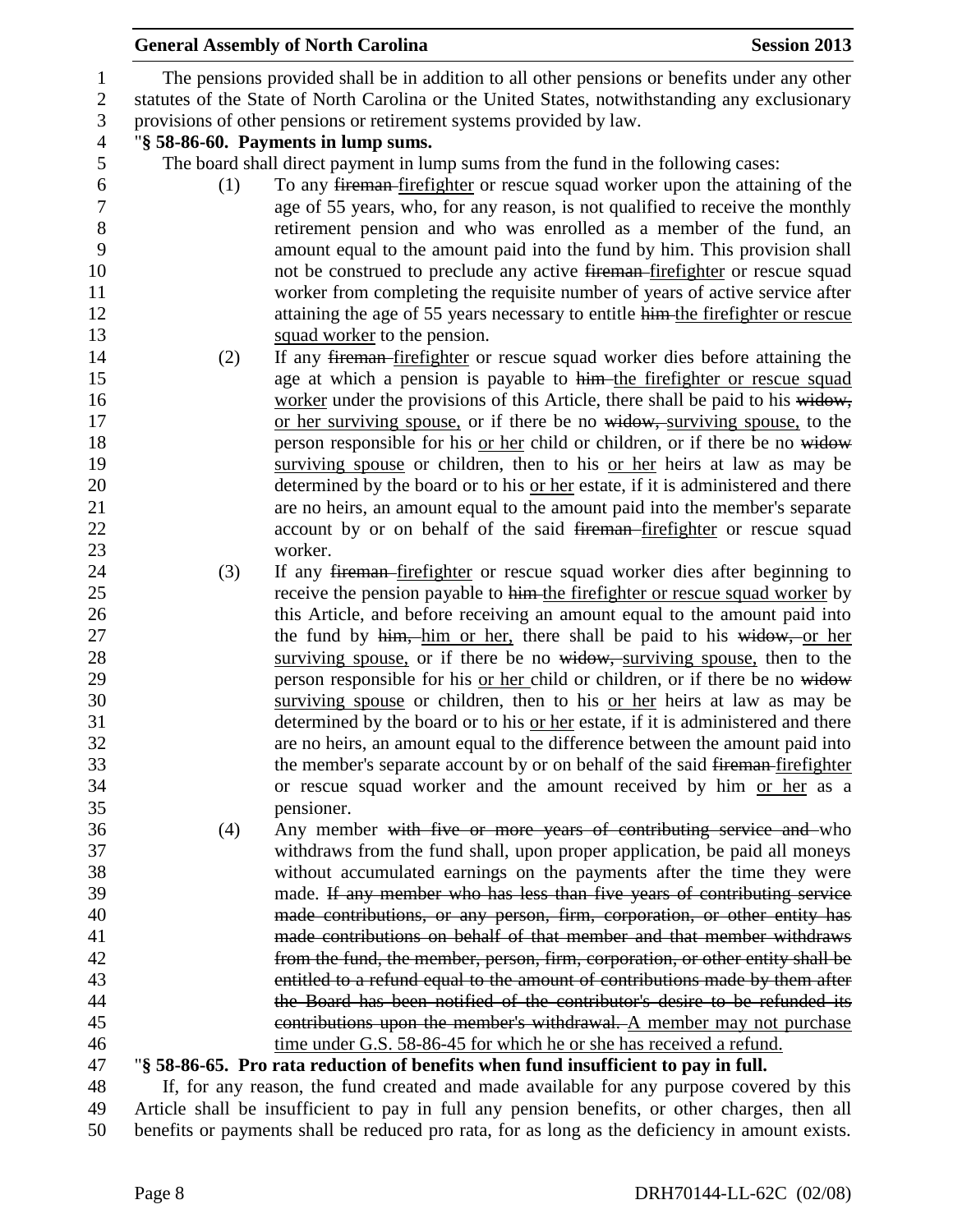**General Assembly of North Carolina Session 2013** No claim shall accrue with respect to any amount by which a pension or benefit payment shall have been reduced. "**§ 58-86-70. Provisions subject to future legislative change.** These pensions shall be subject to future legislative change or revision, and no member of the fund, or any person, is deemed to have acquired any vested right to a pension or other 6 payment provided by this Article.<br>7 "§ 58-86-75. Determination of c "**§ 58-86-75. Determination of creditable service; information furnished by applicants for membership.** The board shall determine by appropriate rules and regulations the number of years' credit 10 for service of firemen-firefighters and rescue squad workers. Firemen-Firefighters and rescue squad workers who are now serving as such shall furnish the board with information upon applying for membership as to previous service. Notwithstanding any other provisions of this Article, the Board may grant qualified prior service credits to eligible firemen and rescue squad workers under such terms and conditions that the Board may adopt when the Board determines 15 that an eligible fireman-firefighter or rescue squad worker has been denied such service credits through no fault of his or her own. "**§ 58-86-80. Length of service not affected by serving in more than one department or squad; transfer from one department or squad to another.** A fireman's firefighter's or rescue squad worker's length of service shall not be affected by the fact that he or she may have served with more than one department or squad, and upon transfer from one department or squad to another, notice of the fact shall be given to the board. "**§ 58-86-90. Exemptions of pensions from attachment; rights nonassignable.** Except for the applications of the provisions of G.S. 110-136, and in connection with a court-ordered equitable distribution under G.S. 50-20, the pensions provided are not subject to 25 attachment, garnishments or judgments against the <del>fireman</del>-firefighter or rescue squad worker entitled to them, nor are any rights in the fund or the pensions or benefits assignable. "**§ 58-86-91. Deduction for payments to certain employees' or retirees' associations allowed.** Any member who is a member of a domiciled employees' or retirees' association that has at least 2,000 members, the majority of whom are active or retired employees of the State or public school employees, may authorize, in writing, the periodic deduction from the member's retirement benefits a designated lump sum to be paid to the employees' or retirees' association. The authorization shall remain in effect until revoked by the member. A plan of deductions pursuant to this section shall become void if the employees' or retirees' association engages in collective bargaining with the State, any political subdivision of the State, or any local school administrative unit. "**§ 58-86-95. Leaves of absence; inactive membership.** (a) Any member who resigns as an eligible firefighter or an eligible rescue squad worker, whichever is applicable, may withdraw from the fund and seek a refund under G.S. 58-86-60 or take a leave of absence as provided by G.S. 58-86-95, or he or she will be considered an inactive member. (b) In order to take a leave of absence, any member not on active military service must provide the office of the director with written notice that the member is taking a leave of 44 absence. Any member not on active military service on leave of absence for more than five years in any six-year period shall be considered an inactive member. (c) A member is not eligible for service credit for the time he or she is on leave of absence and is not required to make monthly payments for that time. During the time a member is on leave of absence he or she is not eligible for benefits from the pension fund. A member who has taken a leave of absence may subsequently withdraw from the pension fund and seek a

refund under G.S. 58-86-60. If a member dies while he or she is on leave of absence, the

appropriate person or persons may seek a refund under G.S. 58-86-60.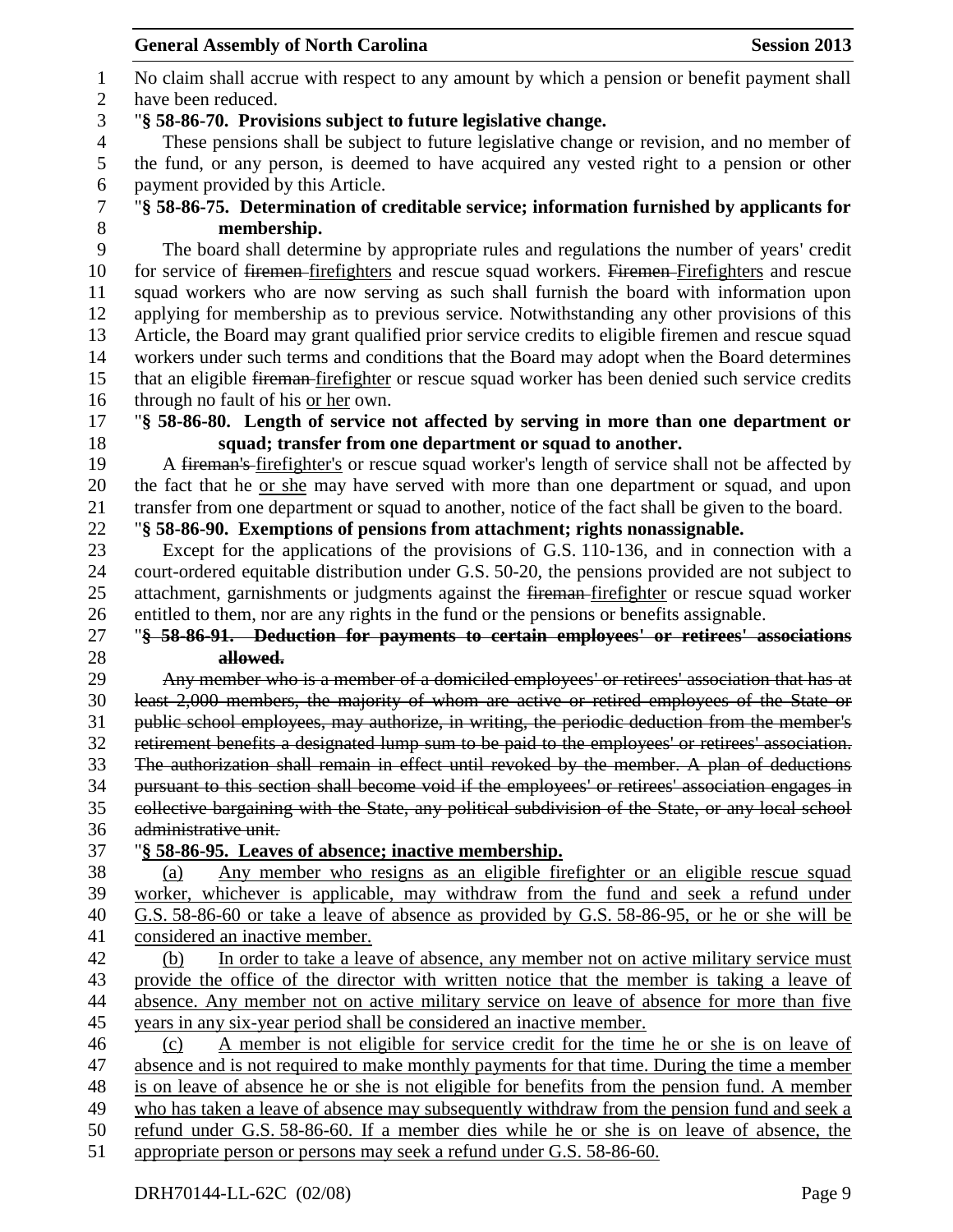|                                     | <b>General Assembly of North Carolina</b>                                                                                                                                                     | <b>Session 2013</b> |
|-------------------------------------|-----------------------------------------------------------------------------------------------------------------------------------------------------------------------------------------------|---------------------|
| $\mathbf{1}$<br>$\overline{c}$<br>3 | Any member not on active military service who does not make contributions for two<br>(d)<br>consecutive years and has not taken a leave of absence shall be considered an inactive member.    |                     |
| 4                                   | The director of the pension fund shall communicate annually with each eligible fire<br>(e)<br>department and eligible rescue or emergency medical services squad and transmit a list of those |                     |
| 5                                   | persons on a leave of absence. The director may consult with eligible fire departments and                                                                                                    |                     |
| 6                                   | eligible rescue or emergency medical services squads with regard to the presumed status of                                                                                                    |                     |
| $\sqrt{ }$                          | members.                                                                                                                                                                                      |                     |
| 8                                   | The director of the pension fund shall maintain records of all inactive members of<br>(f)                                                                                                     |                     |
| 9                                   | the fund, including dates of termination of service at an eligible fire department and eligible                                                                                               |                     |
| 10                                  | rescue or emergency medical services squad, and may consult with eligible fire departments                                                                                                    |                     |
| 11                                  | and eligible rescue or emergency medical services squads with regard to the presumed status of                                                                                                |                     |
| 12                                  | members.                                                                                                                                                                                      |                     |
| 13                                  | Members on active military service must notify the director prior to commencement<br>(g)                                                                                                      |                     |
| 14                                  | of active military service and subsequent to return from active duty and shall be granted a leave                                                                                             |                     |
| 15                                  | of absence for the entire time of the military service."                                                                                                                                      |                     |
| 16                                  | <b>SECTION 1.(b)</b> G.S. $25-9-406(i)$ reads as rewritten:                                                                                                                                   |                     |
| 17                                  | "(i)<br>Inapplicability. – This section does not apply to an assignment of a                                                                                                                  |                     |
| 18                                  | health-care-insurance receivable. Subsection (f) of this section does not apply to an assignment                                                                                              |                     |
| 19                                  | or transfer of, or the creation, attachment, perfection, or enforcement of a security interest in, a                                                                                          |                     |
| 20                                  | right the transfer of which is prohibited or restricted by any of the following statutes to the                                                                                               |                     |
| 21                                  | extent that the statute is inconsistent with subsection (f) of this section:                                                                                                                  |                     |
| 22                                  |                                                                                                                                                                                               |                     |
| 23                                  | North Carolina Firemen's Firefighters' and Rescue Squad Workers' Pension<br>(4)                                                                                                               |                     |
| 24                                  | Fund (Article 86 of Chapter 58 of the General Statutes).                                                                                                                                      |                     |
| 25                                  | $\ldots \overset{0}{\cdot}$                                                                                                                                                                   |                     |
| 26                                  | <b>SECTION 1.(c)</b> G.S. 25-9-408(f) reads as rewritten:                                                                                                                                     |                     |
| 27                                  | Inapplicability. $-$ Subsection (c) of this section does not apply to an assignment or<br>" $(f)$                                                                                             |                     |
| 28                                  | transfer of, or the creation, attachment, perfection, or enforcement of a security interest in, a                                                                                             |                     |
| 29                                  | right the transfer of which is prohibited or restricted by any of the following statutes to the                                                                                               |                     |
| 30                                  | extent that the statute is inconsistent with subsection (c) of this section: North Carolina                                                                                                   |                     |
| 31                                  | Structured Settlement Act (Article 44B of Chapter 1 of the General Statutes); North Carolina                                                                                                  |                     |
| 32                                  | Crime Victims Compensation Act (Chapter 15B of the General Statutes); North Carolina                                                                                                          |                     |
| 33                                  | Consumer Finance Act (Article 15 of Chapter 53 of the General Statutes); North Carolina                                                                                                       |                     |
| 34<br>35                            | Firemen's Firefighters' and Rescue Squad Workers' Pension Fund (Article 86 of Chapter 58 of                                                                                                   |                     |
| 36                                  | the General Statutes); Employment Security Law (Chapter 96 of the General Statutes); North<br>Carolina Workers' Compensation Fund Act (Article 1 of Chapter 97 of the General Statutes);      |                     |
| 37                                  | and Programs of Public Assistance (Article 2 of Chapter 108A of the General Statutes)."                                                                                                       |                     |
| 38                                  | <b>SECTION 1.(d)</b> G.S. 147-69.2 reads as rewritten:                                                                                                                                        |                     |
| 39                                  | "§ 147-69.2. Investments authorized for special funds held by State Treasurer.                                                                                                                |                     |
| 40                                  | This section applies to funds held by the State Treasurer to the credit of each of the<br>(a)                                                                                                 |                     |
| 41                                  | following:                                                                                                                                                                                    |                     |
| 42                                  |                                                                                                                                                                                               |                     |
| 43                                  | The Firemen's Firefighters' and Rescue Workers' Pension Fund.<br>(6)                                                                                                                          |                     |
| 44                                  |                                                                                                                                                                                               |                     |
| 45                                  | It shall be the duty of the State Treasurer to invest the cash of the funds enumerated<br>(b)                                                                                                 |                     |
| 46                                  | in subsection (a) of this section in excess of the amount required to meet the current needs and                                                                                              |                     |
| 47                                  | demands on such funds. The State Treasurer may invest the funds as provided in this                                                                                                           |                     |
| 48                                  | subsection. If an investment was authorized by this subsection at the time the investment was                                                                                                 |                     |
| 49                                  | made or contractually committed to be made, then none of the percentage or other limitation on                                                                                                |                     |

investments set forth in this subsection shall be construed to require the State Treasurer to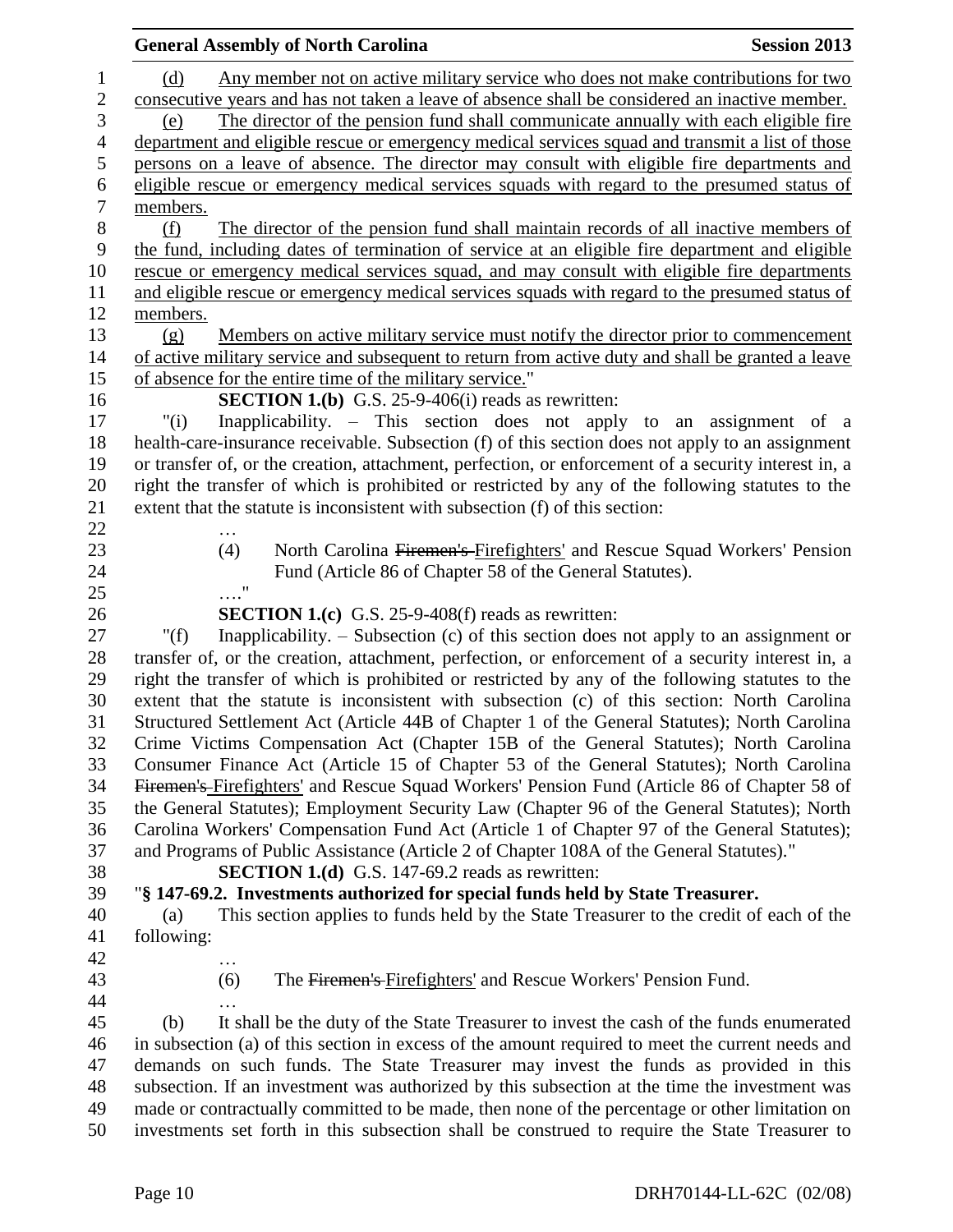subsequently dispose of the investment or fail to honor any contractual commitments as a result of changes in market values, ratings, or other investment qualifications.

 … (8) With respect to assets of the Teachers' and State Employees' Retirement System, the Consolidated Judicial Retirement System, the Firemen's Firefighters' and Rescue Workers' Pension Fund, the Local Governmental Employees' Retirement System, the Legislative Retirement System, the North Carolina National Guard Pension Fund, and the Retiree Health Benefit Fund (hereinafter referred to collectively as the Retirement Systems), and assets invested pursuant to subdivision (b2) of this section, they may be invested in equity securities traded on a public securities exchange or market organized and regulated pursuant to the laws of the jurisdiction of such exchange or market and issued by any company incorporated or otherwise created or located within or outside the United States; provided the investments meet the conditions of this subdivision. The investments authorized for the Retirement Systems under this subdivision cannot exceed sixty-five percent (65%) of the market value of all invested assets of the Retirement Systems.

 The assets authorized under this subdivision may be invested directly by the State Treasurer in any equity securities authorized by this subdivision for the primary purpose of approximating the movements of a nationally recognized and published market benchmark index. No more than one and one-half percent (1.5%) of the market value of the Retirement Systems' assets that may be invested directly under this subdivision can be invested in the stock of a single corporation, and the total number of shares in that single corporation cannot exceed eight percent (8%) of the issued and outstanding stock of that corporation.

 So long as each investment manager has assets under management of at least one hundred million dollars (\$100,000,000), the assets authorized under this subdivision may also be invested through any of the following:

- a. Investment companies registered under the Investment Company Act of 1940; individual, common, or collective trust funds of banks and trust companies; and group trusts that invest primarily in investments authorized by this subdivision.
- b. Limited partnerships, limited liability companies, or other limited liability investment vehicles that are not publicly traded and invest primarily in investments authorized by this subdivision. Investments under this sub-subdivision shall not exceed six and one-half percent (6.5%) of the market value of all invested assets of the Retirement Systems.
	-
- c. Contractual arrangements in which investment managers have full and complete discretion and authority to invest assets specified in such contractual arrangements in investments authorized by this subdivision."

#### **SECTION 1.(e)** G.S. 147-69.7(a) reads as rewritten:

 "(a) The Treasurer shall discharge his or her duties with respect to the Teachers' and State Employees' Retirement System, the Consolidated Judicial Retirement System, the Firemen's Firefighters' and Rescue Squad Workers' Pension Fund, the Local Governmental Employees' Retirement System, the Legislative Retirement System, and the North Carolina National Guard Pension Fund (hereinafter referred to collectively as the Retirement Systems) as follows: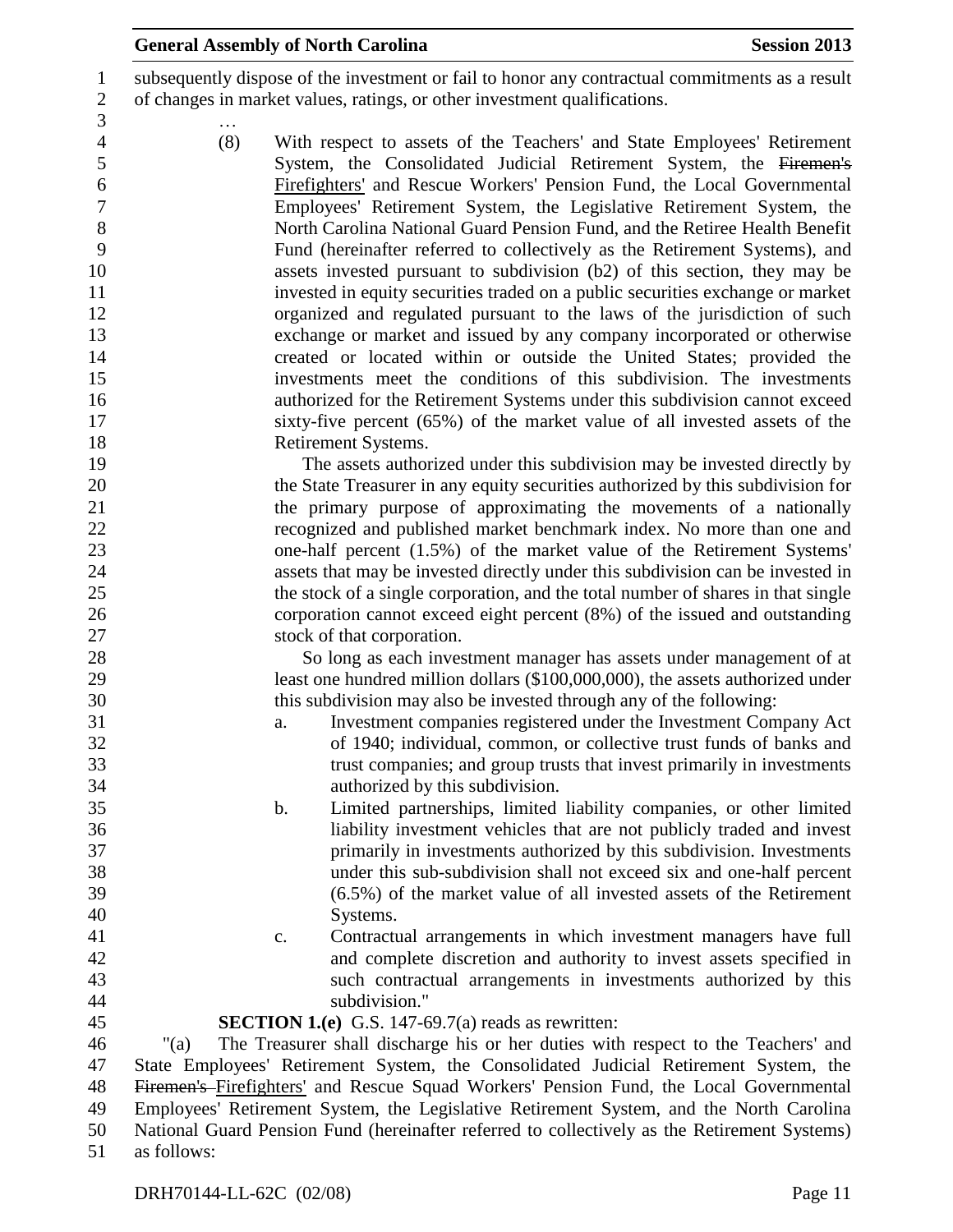|                               | <b>General Assembly of North Carolina</b>                                                          | <b>Session 2013</b> |
|-------------------------------|----------------------------------------------------------------------------------------------------|---------------------|
| (1)                           | Solely in the interest of the participants and beneficiaries.                                      |                     |
| (2)                           | For the exclusive purpose of providing benefits to participants and                                |                     |
|                               | beneficiaries and paying reasonable expenses of administering the                                  |                     |
|                               | Retirement Systems.                                                                                |                     |
| (3)                           | With the care, skill, and caution under the circumstances then prevailing                          |                     |
|                               | which a prudent person acting in a like capacity and familiar with those                           |                     |
|                               | matters would use in the conduct of an activity of like character and purpose.                     |                     |
| (4)                           | Impartially, taking into account any differing interests of participants and<br>beneficiaries.     |                     |
| (5)                           | Incurring only costs that are appropriate and reasonable.                                          |                     |
| (6)                           | In accordance with a good-faith interpretation of the law governing the<br>Retirement Systems."    |                     |
|                               | SECTION 1.(f) G.S. 147-69.8 reads as rewritten:                                                    |                     |
|                               | "§ 147-69.8. Annual report on new investment authority.                                            |                     |
|                               | Whenever the General Assembly broadens the investment authority of the State Treasurer             |                     |
|                               | as to the General Fund, the Teachers' and State Employees' Retirement System, the                  |                     |
|                               | Consolidated Judicial Retirement System, the Firemen's Firefighters' and Rescue Squad              |                     |
|                               | Workers' Pension Fund, the Local Governmental Employees' Retirement System, the                    |                     |
|                               | Legislative Retirement System, the North Carolina National Guard Pension Fund, or any idle         |                     |
|                               | funds, the State Treasurer shall annually report in detail to the General Assembly the             |                     |
|                               | investments made under such new authority, including the returns on those investments,             |                     |
|                               | earnings, changes to value, and gains and losses in disposition of such investments. The report    |                     |
|                               | shall be made during the first six months of each calendar year, covering performance in the       |                     |
|                               | prior calendar year. As to each type of new investment authority, the report shall be made for at  |                     |
| least four years."            |                                                                                                    |                     |
|                               | <b>SECTION 2.(a)</b> Article 86 of Chapter 58 of the General Statutes is amended by                |                     |
| adding a new section to read: |                                                                                                    |                     |
|                               | "§ 58-86-100. Forfeiture of retirement benefits for certain felonies that would bring              |                     |
|                               | disrepute on a fire department or rescue squad.                                                    |                     |
| (a)                           | Except as provided in G.S. 58-86-95(h), the Board of Trustees shall not pay any                    |                     |
|                               | retirement benefits or allowances, except for a return of member contributions, to any member      |                     |
|                               | who is convicted of any felony under federal law or the laws of this State if all of the following |                     |
| <u>apply:</u>                 | The offense is committed while the member is not yet 55 years of age or has                        |                     |
| (1)                           | not yet received 20 years of fully credited service, or while the member is 55                     |                     |
|                               | years of age or older and has 20 years of fully credited service but is still                      |                     |
|                               | serving as a participant in an eligible fire department or eligible rescue                         |                     |
|                               | squad.                                                                                             |                     |
| (2)                           | The conduct resulting in the member's conviction is directly related to                            |                     |
|                               | service as a firefighter or rescue squad worker and brings disrepute on a fire                     |                     |
|                               | department or rescue squad.                                                                        |                     |
| (b)                           | Subdivision (2) of subsection (a) of this section shall apply to felony convictions                |                     |
|                               | where the court finds under G.S. $15A-1340.16(d)(9a)$ or other applicable State or federal         |                     |
|                               | procedure that the offense is directly related to service as a firefighter or rescue squad worker. |                     |
| (c)                           | If a member or former member whose benefits under the System were forfeited                        |                     |
|                               | under this section, except for the return of member contributions, subsequently receives an        |                     |
|                               | unconditional pardon of innocence, or the conviction is vacated or set aside for any reason, then  |                     |
|                               | the member or former member may seek a reversal of the benefit forfeiture by presenting            |                     |
|                               | sufficient evidence to the State Treasurer. If the State Treasurer determines a reversal of the    |                     |
|                               | benefit forfeiture is appropriate, then all benefits will be restored upon repayment of all        |                     |
|                               | accumulated contributions. Repayment of all accumulated contributions that have been               |                     |